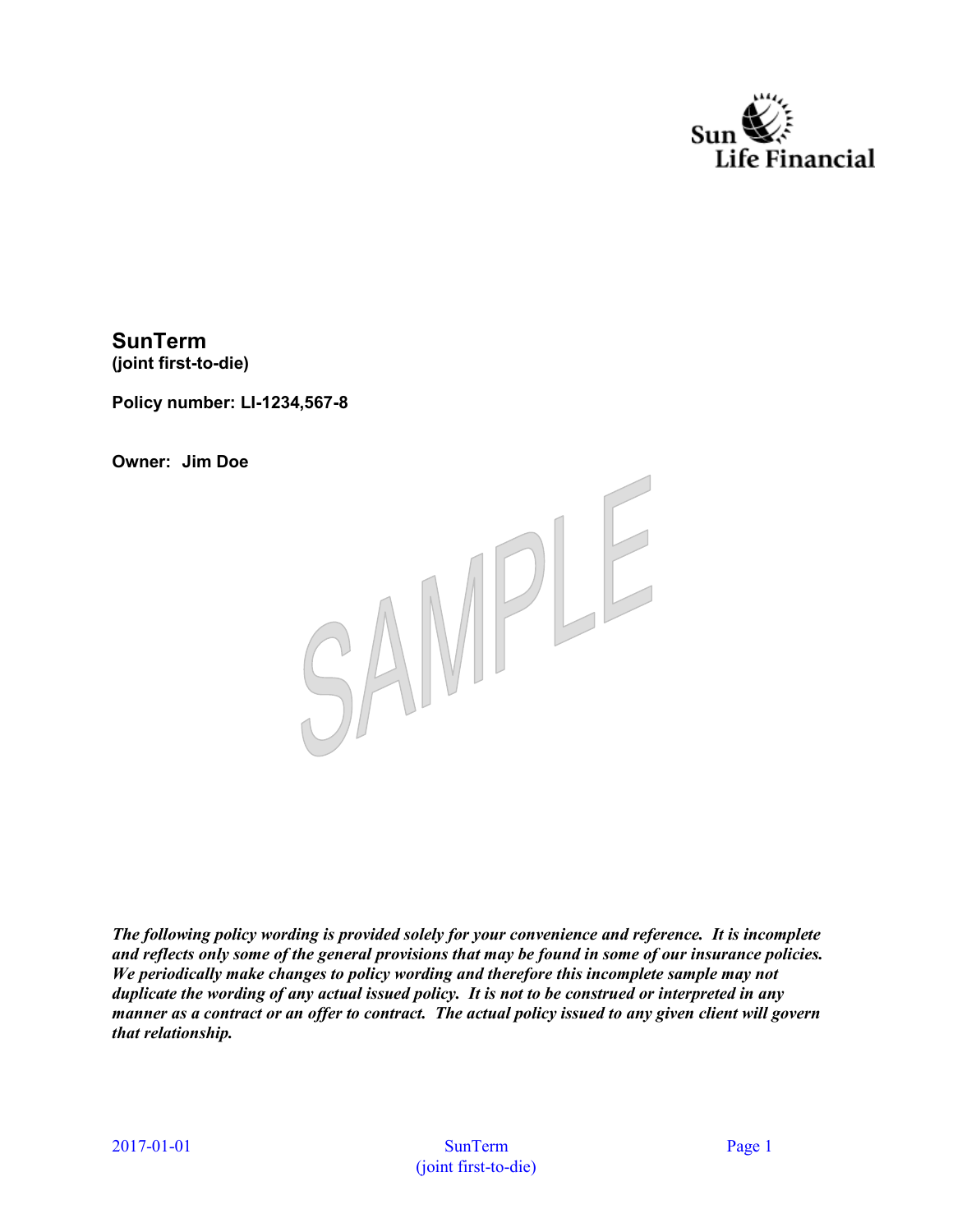### **Table of contents**

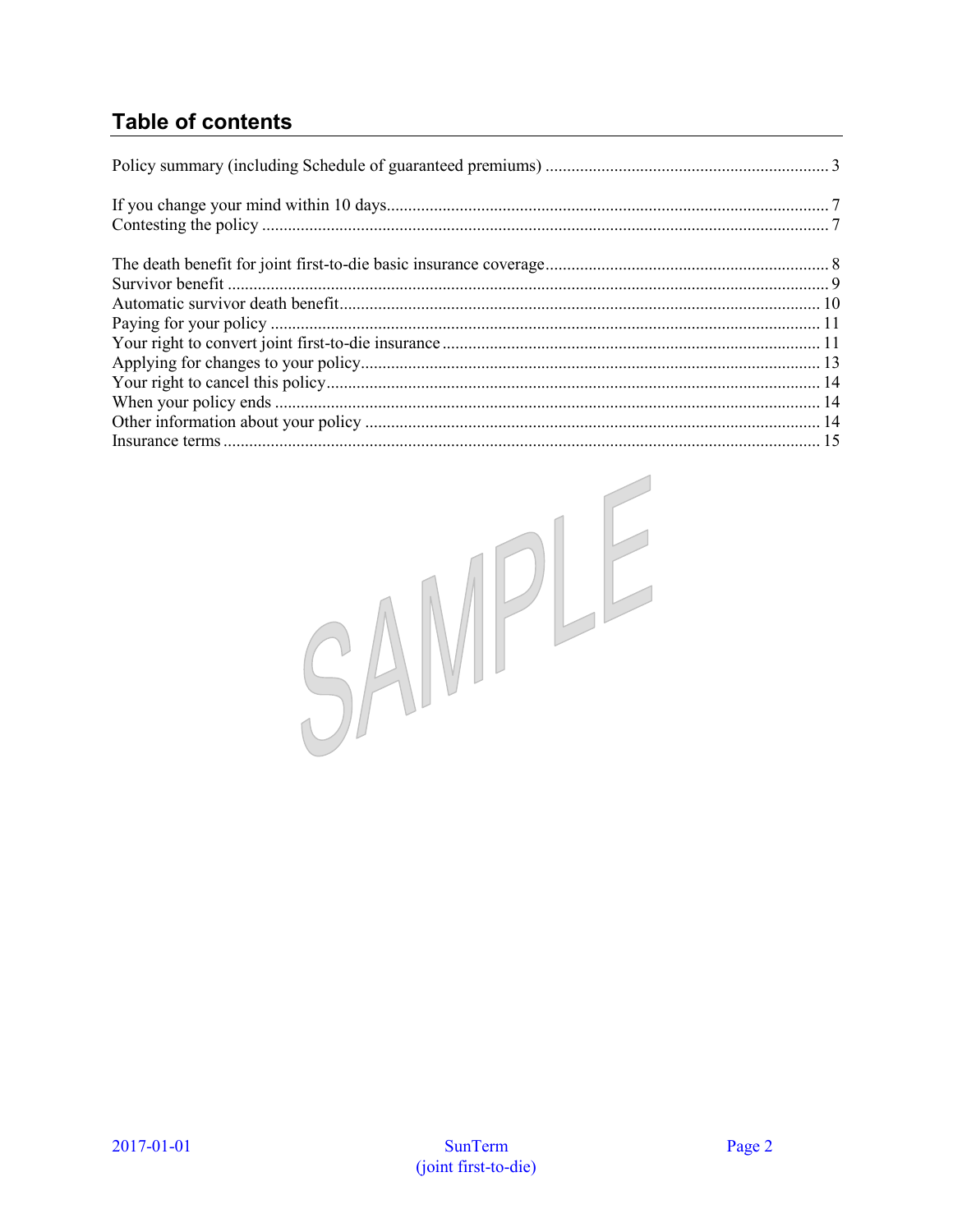### **Policy summary**

In this document, *you* and *your* mean the owner of this policy. *We, us*, *our,* and *the company* mean Sun Life Assurance Company of Canada.

Your policy is issued and underwritten by Sun Life Assurance Company of Canada, a member of the Sun Life Financial group of companies.

It's important that you read your entire policy carefully. It sets out the benefits payable and has exclusions and reductions of coverage. To help you understand insurance terms, refer to the explanations described under the heading, *Insurance terms*.

| Plan:                                                                                                           | <b>SunTerm</b>                                                                                                                                     |
|-----------------------------------------------------------------------------------------------------------------|----------------------------------------------------------------------------------------------------------------------------------------------------|
| Policy number:                                                                                                  | LI-1234,567-9                                                                                                                                      |
| Policy date:                                                                                                    | January 1, 2017                                                                                                                                    |
| Owner:                                                                                                          | Jim Doe<br>born on November 20, 1955<br>age nearest on the policy date: XX                                                                         |
| Insured persons:                                                                                                | John Doe<br>born on May $5, 1975$<br>age nearest on the policy date: XX<br>Mary Doe<br>born on June 15, 1976<br>age nearest on the policy date: XX |
| Beneficiary:                                                                                                    | The beneficiary for each basic insurance coverage is<br>named on your application, unless you make a change in<br>writing to us.                   |
| and the state of the state of the state of the state of the state of the state of the state of the state of the |                                                                                                                                                    |

Premiums are due monthly, on the 1<sup>st</sup> day of the month, starting on January 1, 2017. The total initial monthly premium for this policy is \$XXX.XX.

If paying annually, the total initial annual premium for this policy is \$XXX.XX.

This is not a participating policy. You are not eligible to receive dividends.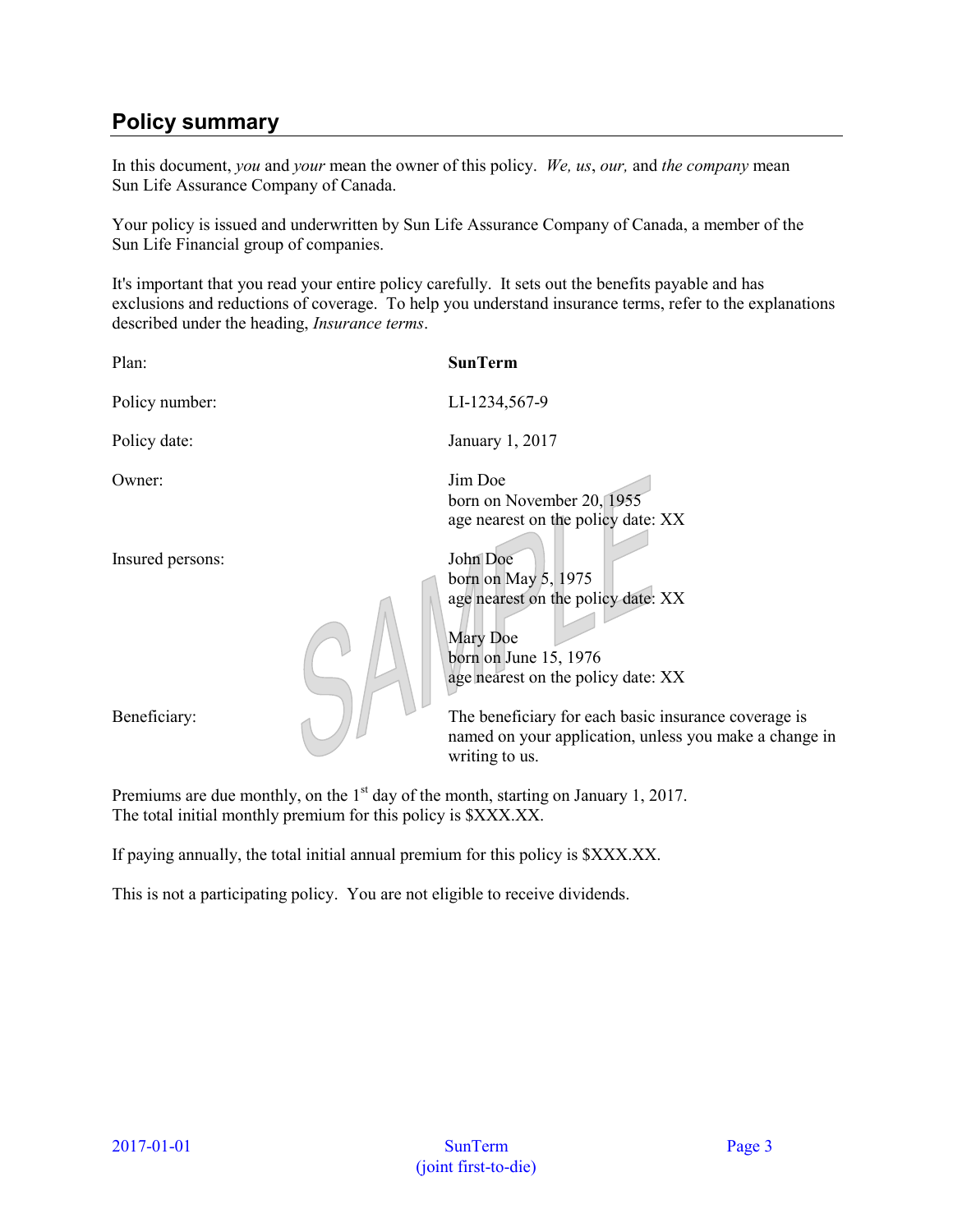### **Policy summary (continued)**

#### **SunTerm 10**

#### **Joint first-to-die basic insurance coverage**

| JOHN HIST-to-the basic misurance coverage |                                                          |
|-------------------------------------------|----------------------------------------------------------|
| Insured persons:                          | John Doe                                                 |
|                                           | Risk classification: non-smoker, class X                 |
|                                           | Mary Doe                                                 |
|                                           | Risk classification: non-smoker, class X                 |
| Insurance amount:                         | \$XXX,XXX                                                |
|                                           | A death benefit is payable when one of the insured       |
|                                           | persons dies. The Survivor benefit is described later.   |
| Renewal period:                           | This joint first-to-die coverage renews in 10 year       |
|                                           | intervals until the date the coverage ends, as shown in  |
|                                           | the Schedule of guaranteed premiums.                     |
| Renewal protection benefit:               | Before the first renewal, the premium for this coverage  |
|                                           | includes the cost of Renewal protection. Starting on the |
|                                           | first renewal, your premium will be less than the amount |
|                                           | payable for SunTerm 10 if you had bought it without this |
|                                           | benefit.                                                 |
| Last date to convert this coverage:       | January 1, XXXX                                          |
| Date this coverage ends:                  | January 1, XXXX                                          |
|                                           |                                                          |
| <b>Optional benefits</b>                  |                                                          |
|                                           |                                                          |
| <b>Total disability waiver benefit:</b>   | If John Doe is totally disabled, we waive premiums for   |

Date this benefit ends:  $\left| \right|$   $\left| \right|$  January 1, XXXX

## **Child term benefit:**

# **Accidental death benefit:**

Date this benefit ends: January 1, XXXX

### Insurance amount:  $\| \cdot \|$  \$XX,XXX for each insured child of Mary Doe Date this benefit ends: January 1, XXXX or earlier for an insured child who has had their  $25<sup>th</sup>$  birthday, as described later.

the joint coverage. We also waive premiums for any

optional benefits on the life of John Doe.

Insurance amount: \$XXX,XXX for John Doe

#### **Schedule of guaranteed premiums**

You must pay all premiums for this policy by the premium due date.

For the following schedule, the monthly premium is in the last column. The monthly premium is the applicable annual premium multiplied by .09. The numbered columns show the applicable annual premium for basic insurance and optional benefits, if any are included.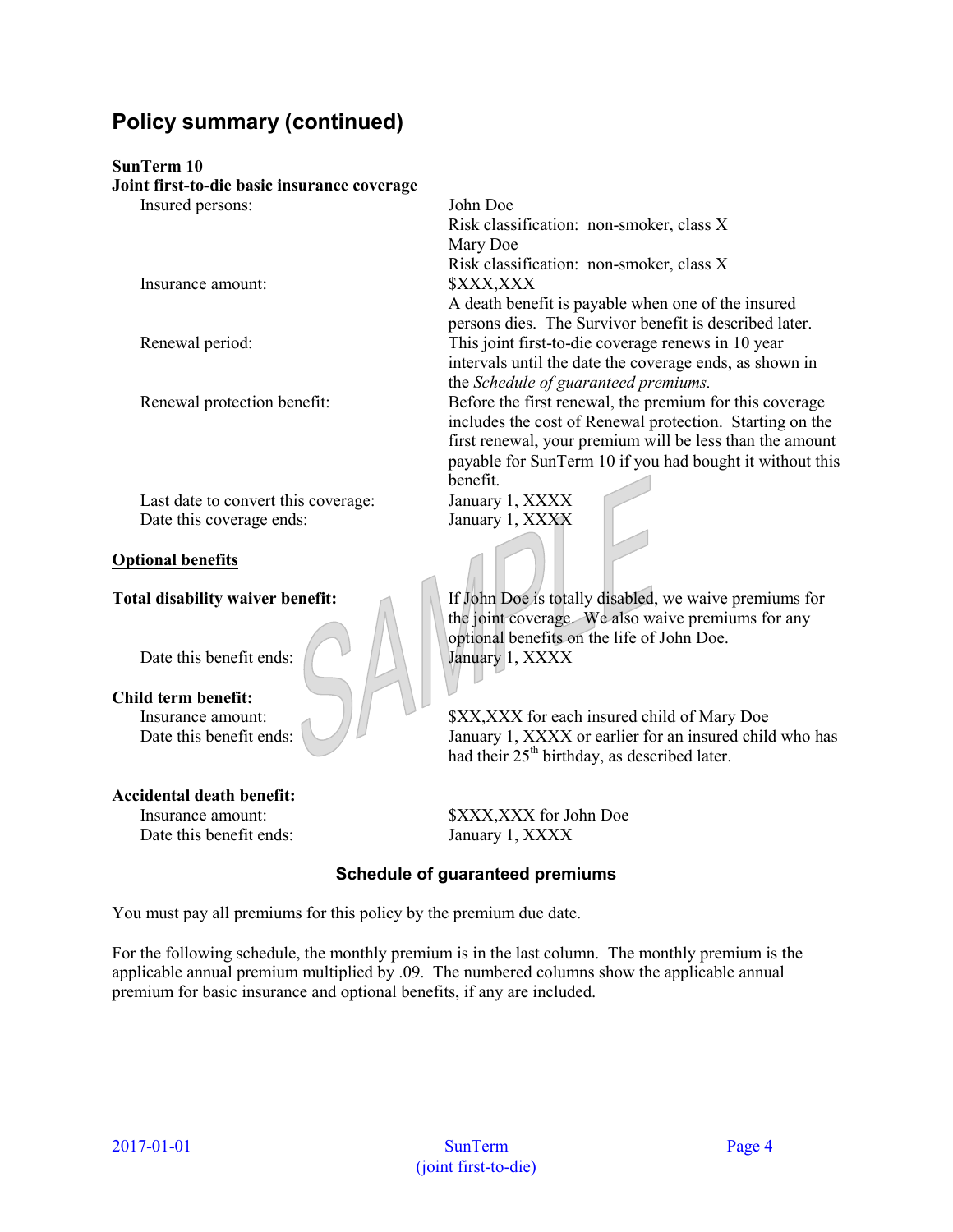### **Policy summary (continued)**

- (1) Basic insurance with Renewal protection
- (2) Total disability waiver
- (3) Child term
- (4) Accidental death

|              |                    |        |        |        | Monthly        |
|--------------|--------------------|--------|--------|--------|----------------|
| Beginning on | (1)                | (2)    | (3)    | (4)    | premium $(\$)$ |
| 1 Jan XXXX   | XXX.XX             | XXX.XX | XXX.XX | XXX.XX | XX.XX          |
| 1 Jan XXXX   | XXX.XX             | XXX.XX | XXX.XX | XXX.XX | XX.XX          |
| 1 Jan XXXX   | this coverage ends |        |        |        |                |

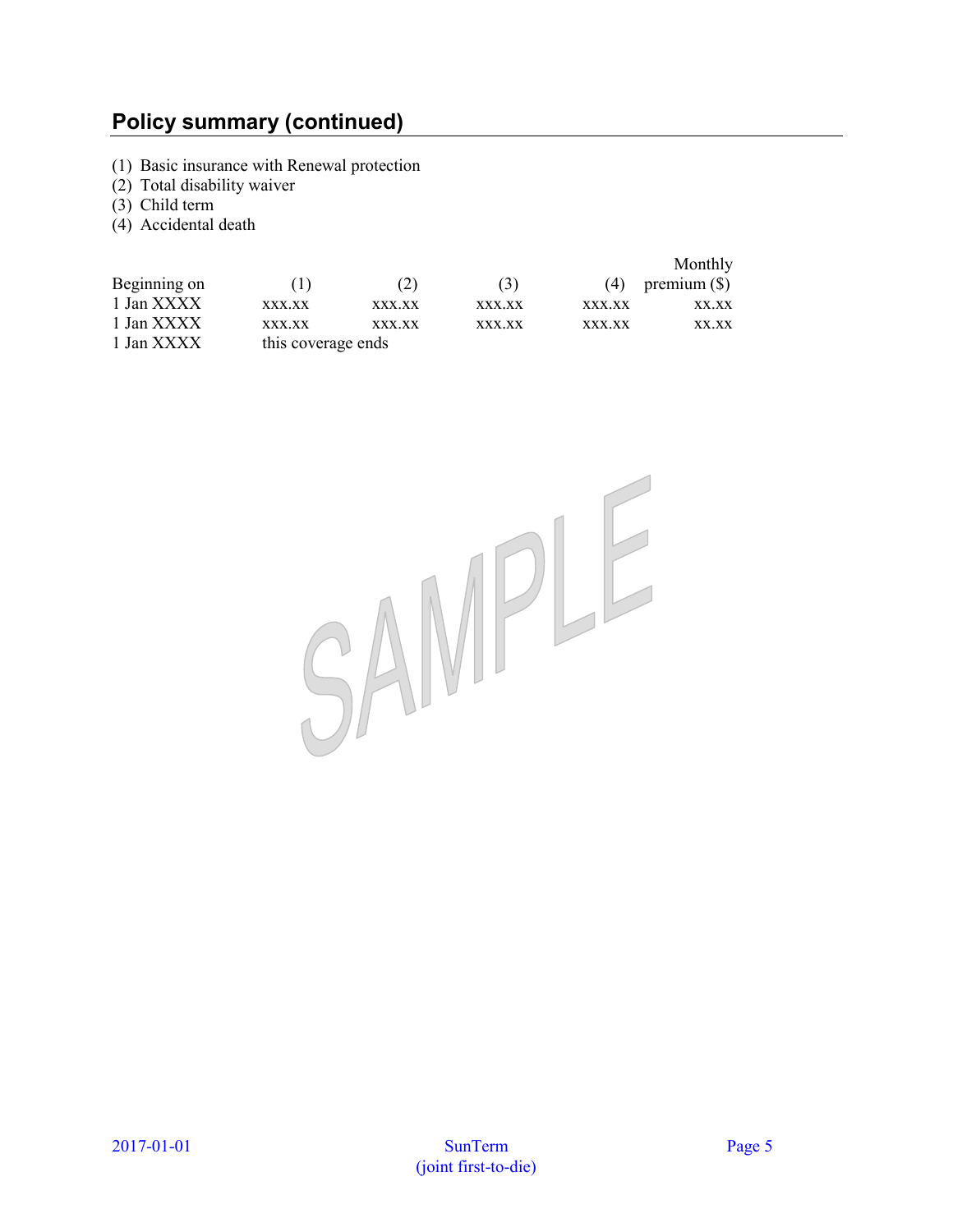### **Policy summary (continued)**

#### **Optional benefits for the owner**

Date this benefit ends: January 1, XXXX

**Owner waiver disability benefit:** If Jim Doe is totally disabled, we waive premiums for this policy.

#### **Schedule of guaranteed premiums**

You must pay all premiums for this policy by the premium due date.

For the following schedule, the monthly premium is in the last column. The monthly premium is the applicable annual premium multiplied by .09. The numbered column shows the applicable annual premium.

(1) Owner waiver disability

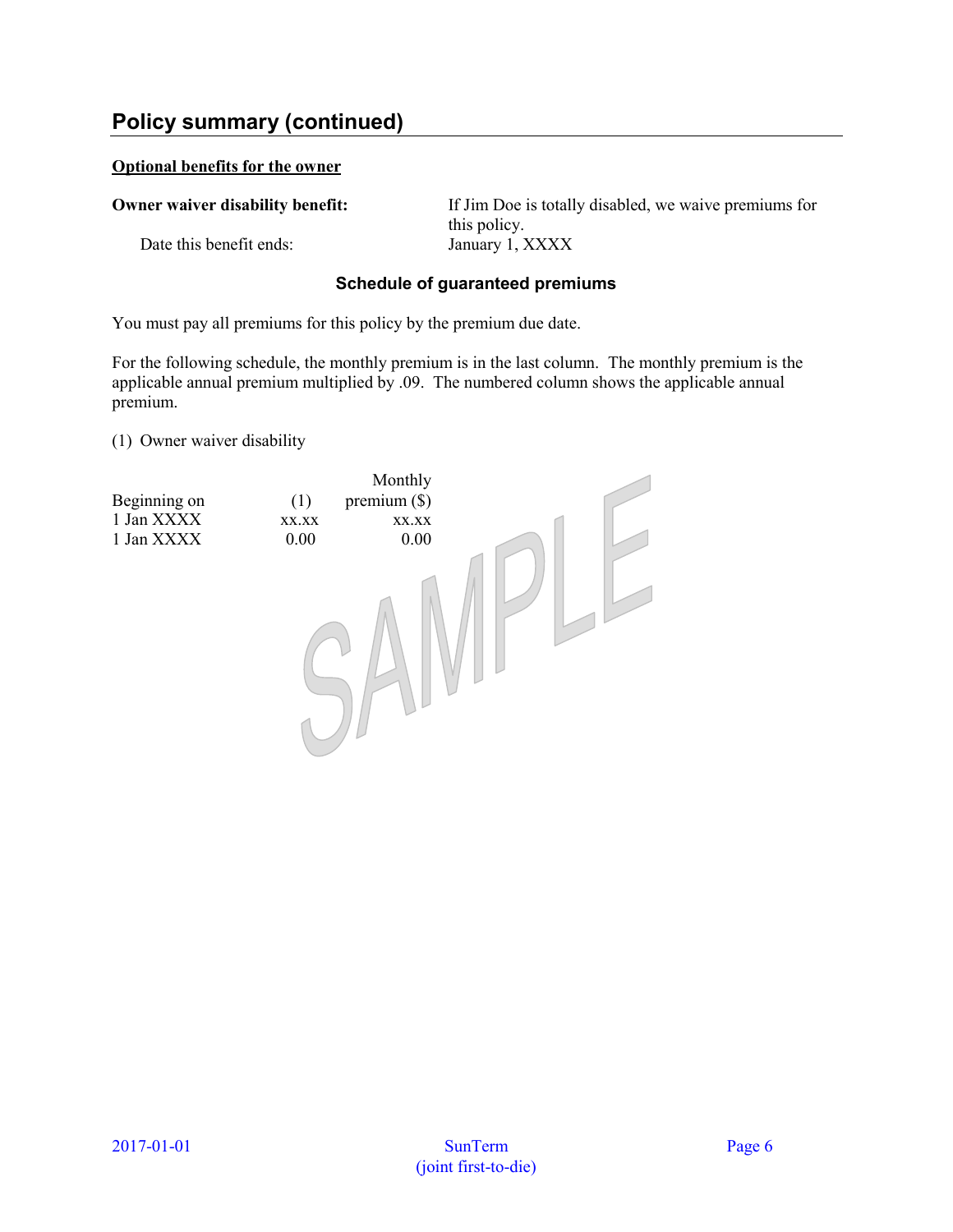### E14000A **If you change your mind within 10 days**

You may send us a written request to cancel your policy within:

- 10 days of receiving it from us, or
- 60 days after the policy is issued, whichever date is earlier.

You are considered to have received your policy 5 days after it's mailed from our office, or on the date your advisor delivers it to you.

When we receive your written request we'll refund any amount paid. This is called rescission.

Your decision to cancel your policy is your personal right. When we receive your request to cancel it, all of our obligations and liabilities under this policy end immediately. The cancellation is binding on you and any person entitled to make a claim under this policy, whether their entitlement is revocable or irrevocable.

To cancel your policy, send your request in writing to:

Sun Life Assurance Company of Canada 227 King Street South PO Box 1601, Stn. Waterloo Waterloo ON Canada N2J 4C5

### E14005A **Contesting the policy**

The incontestability provisions set out in the provincial or territorial insurance legislation applicable to this policy apply.

#### *Limit on contesting*

We cannot challenge the validity of the policy after it has been in effect continuously for two years from the later of the date it took effect and the date it was last reinstated. If the policy is amended to increase or change a benefit or improve a rating, we cannot challenge the validity of the amendment after it has been in effect continuously for two years from the later of the date the amendment took effect and the date the policy was last reinstated.

#### *Exception to the limit on contesting*

We can challenge the validity of the policy or an amendment at any time in cases of fraud or cases involving a disability benefit.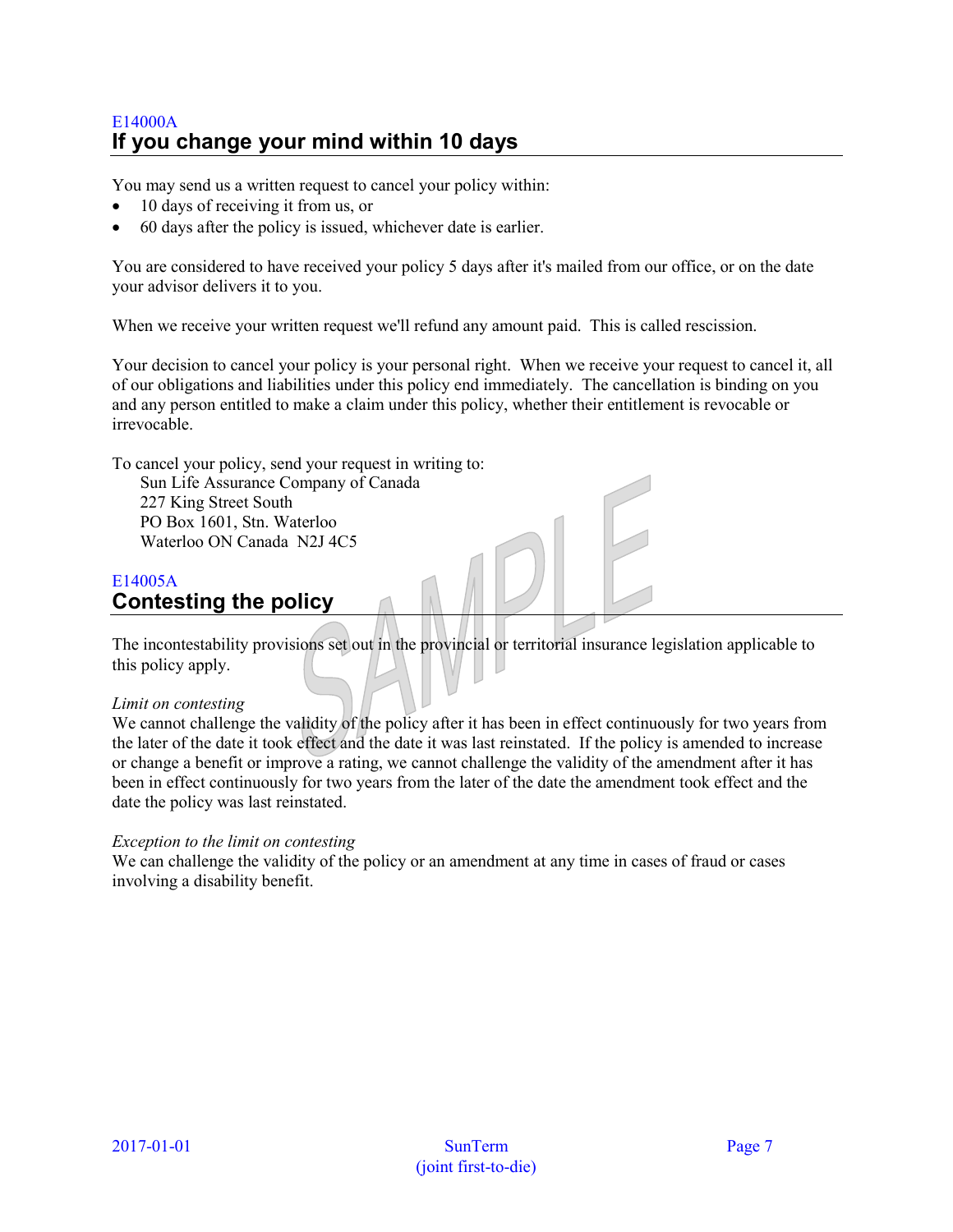### E14015A **The death benefit for joint first-to-die basic insurance coverage**

We pay a death benefit to the named beneficiary for the joint first-to-die basic insurance coverage when one of the insured persons dies.

The *Policy summary* shows the following information about the joint coverage:

- the insured persons
- the insurance amount
- the renewal period
- the last date to convert the coverage, and
- the date the coverage ends.

#### **When we pay**

If one of the insured persons dies while the joint coverage is in effect, we calculate the death benefit as of the date they died. The amount we pay is:

- the insurance amount in effect
- **minus** any unpaid premiums plus interest on the date the insured person dies.

The joint coverage ends on the date the first insured person dies.

This policy ends on the date all basic insurance coverages in this policy end.

#### **When we will not pay (exclusions)**

We will not pay a death benefit if an insured person takes their own life, regardless of whether the insured person has a mental illness or understands or intends the consequences of their action(s), within 2 years of the later of:

- the most recent date an application for the joint coverage was signed
- the policy date, shown on the *Policy summary*
- the effective date of the insurance, if you added it after the policy date, or
- the most recent date your policy was put back into effect, if it has been reinstated.

The coverage ends on the date the first insured person dies. Instead of paying the death benefit, we will pay to the beneficiary the premiums paid for the joint coverage and optional benefits on the insured persons. If your policy has been put back into effect, the amount we pay will be equal to the premiums paid for the joint coverage and optional benefits on the insured persons since the most recent date the policy was reinstated.

#### *If you replaced insurance that was issued by us*

If any insurance in this policy is the result of replacing insurance that we issued, we determine the death benefit payable for the part that is replacing insurance, based on the effective date of your previous insurance.

#### **Making a claim for the death benefit**

To make a claim, contact your advisor or call us at the toll free phone number shown at the beginning of this policy. We will send the appropriate form to be completed. The person making the claim must complete the form and give us the information we need to assess the claim, including proof that the insured person died while their coverage was in effect.

Physicians may charge a fee to complete certain forms. The person making the claim is responsible for any fee.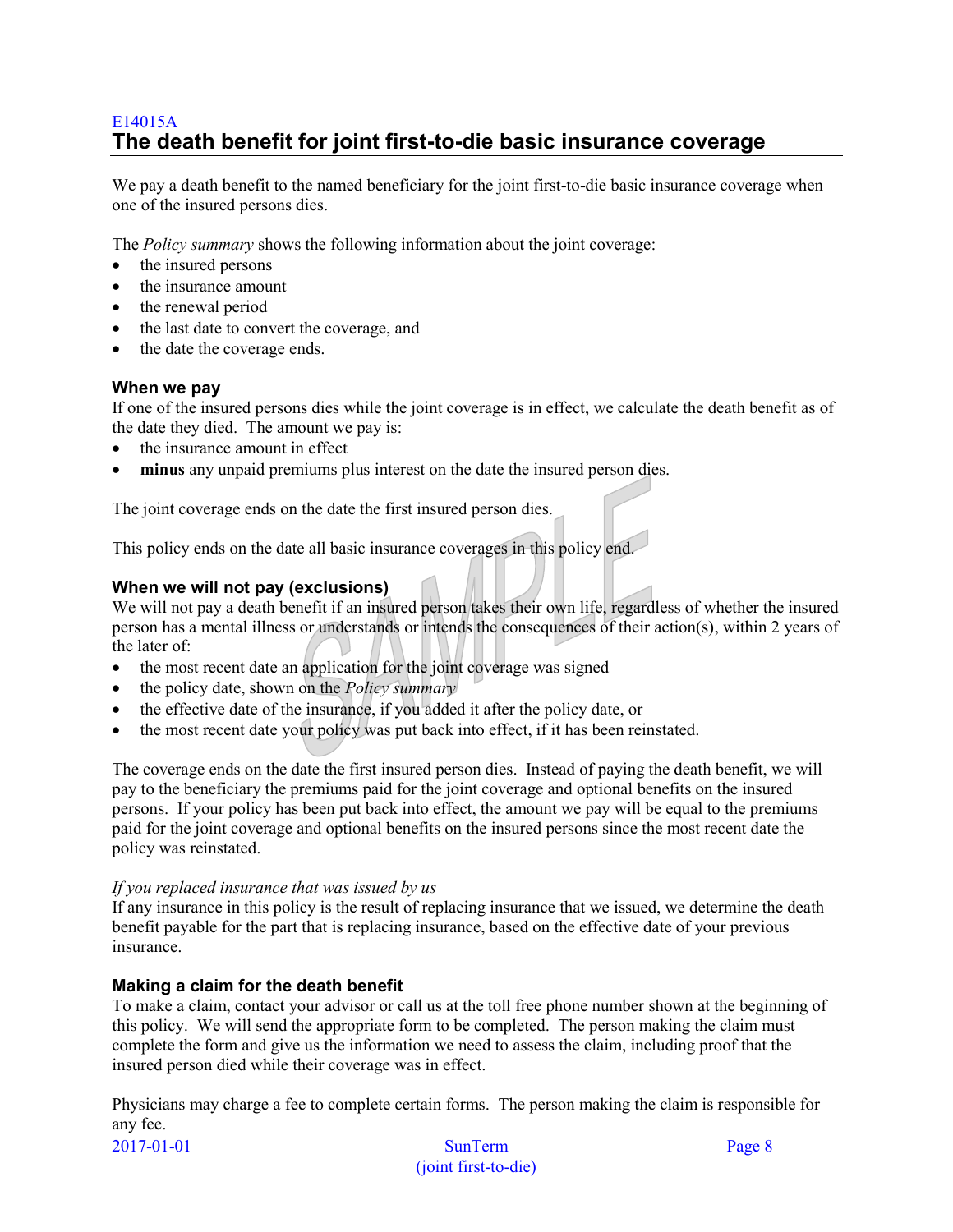Before we pay a death benefit, we must verify the insured persons' date of birth. If a date of birth on the application is incorrect, we'll adjust the death benefit to the amount that would have been payable based on the premiums paid and the correct date of birth.

If more than one of the insured persons die in circumstances where it's uncertain which person survived the other, we determine the oldest person died first.

#### E14020A **Survivor benefit**

If one of the insured persons under the joint first-to-die basic insurance coverage dies before the last date to convert the coverage, you have the right to buy new insurance within 90 days of their death. You may apply for life insurance on the surviving insured person, without giving us new evidence of insurability.

The *Policy summary* shows the following information about the joint coverage:

- the insured persons
- the last date to convert the coverage, and
- the date the coverage ends.

#### **The life insurance policy you may apply for**

You may apply for any life insurance policy we offer when you apply, subject to the terms and conditions of that policy and our administrative rules. Your application must be in a form acceptable to us. The new policy will:

- be determined based on the information about the surviving insured person in the application we received for the joint coverage in this policy
- depend on our rules about the age of the surviving insured person and the amount of insurance
- have an insurance amount that is not greater than the insurance amount of the joint coverage in this policy, as determined on the date the first insured person dies, and
- not include any optional benefits that are in this policy, except as described below, a disability waiver benefit on the surviving insured person.

If this policy includes a *Total disability waiver benefit* on the surviving insured person, a similar benefit may be included in the new policy if:

- we offer a disability waiver benefit, and
- you request the benefit.

If we are waiving premiums for this policy because the surviving insured person is totally disabled, we will waive the cost for the new policy while they continue to be disabled.

If you apply for more insurance than we offer under the Survivor benefit, we require new evidence of insurability that we consider satisfactory.

#### **Paying for the new life insurance**

The amount you are required to pay for the new life insurance policy will be based on:

- the same evidence of insurability for the surviving insured person we used to determine the cost for the joint coverage in this policy
- the rates we charge for the new insurance on the date you apply, and
- the age of the surviving insured person on the date you apply.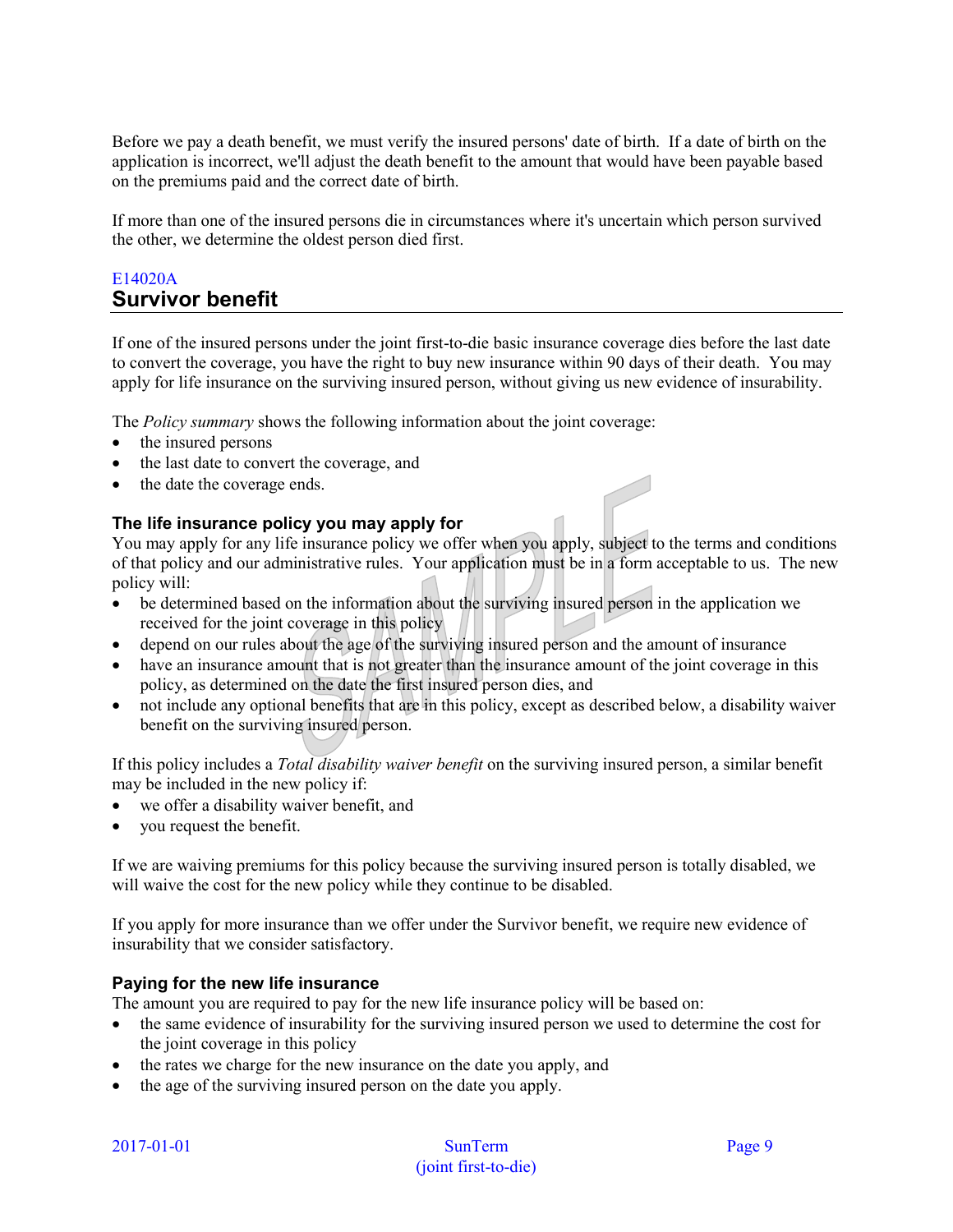#### **When the benefit ends**

The Survivor benefit ends on the earliest of:

- the last date to convert the joint coverage
- $\bullet$  the end of the 90<sup>th</sup> day after the date the first insured person dies
- the date a new life insurance policy on the surviving insured person takes effect
- the date you cancel the joint coverage
- the date the surviving insured person dies, or
- the date this policy ends.

### E14025A **Automatic survivor death benefit**

If the second insured person under the joint first-to-die coverage dies, we may pay an additional death benefit. The automatic survivor death benefit amount is equal to the death benefit for the joint coverage.

#### **When we pay**

When the second of the insured persons dies before the last date to convert the joint coverage, we pay the automatic survivor death benefit if:

- you did not apply for a new life insurance policy as described under *Survivor benefit,* and
- the second person dies within 90 days after the date the first person dies.

We pay the death benefit to the estate of the second of the insured persons to die.

#### **When we will not pay (exclusions)**

We will not pay an Automatic survivor death benefit if any of the insured persons takes their own life, regardless of whether the insured person has a mental illness or understands or intends the consequences of their action(s), within 2 years of the later of:

- the most recent date the application for the joint coverage was signed
- the policy date, shown on the *Policy summary*
- the effective date of the insurance, if you added it after the policy date, or
- the most recent date your policy was put back into effect, if it has been reinstated.

#### **Making a claim**

To make a claim, call your advisor or contact us at the toll free phone number shown at the beginning of this policy. We will send the appropriate form to be completed. The person making the claim must give us any information we need to assess the claim, including proof that the insured person died while this benefit was in effect.

Physicians may charge a fee to complete certain forms. The person making the claim is responsible for any fee.

#### **When the benefit ends**

The Automatic survivor death benefit ends on the earliest of:

- the last date to convert the joint coverage
- $\bullet$  the end of the 90<sup>th</sup> day after the date the first insured person dies
- the date a new life insurance policy on the surviving insured person takes effect
- the date you cancel the joint coverage in this policy
- the date the second of the insured persons dies, or
- the date this policy ends.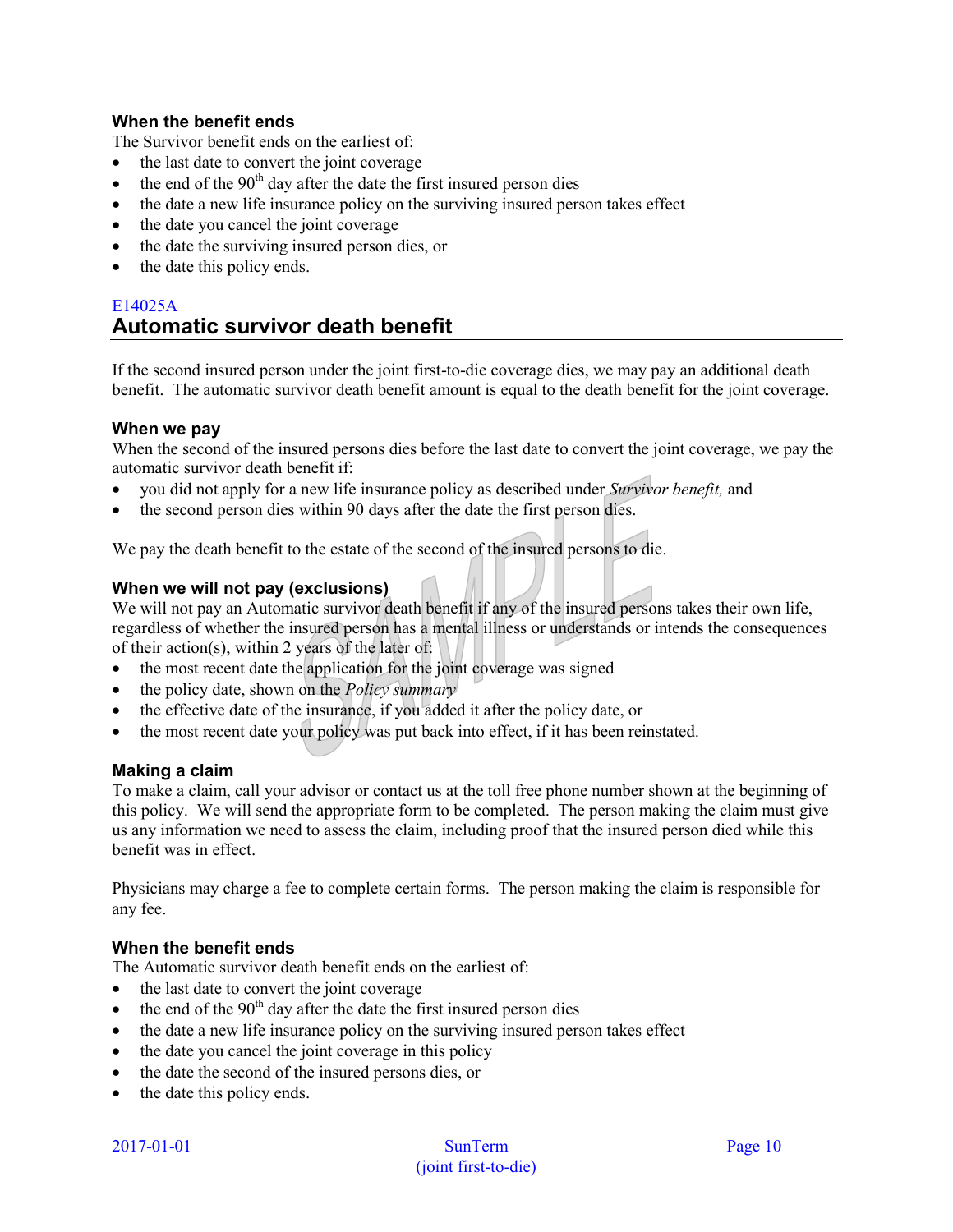### E14030A **Paying for your policy**

#### **Premiums for this policy**

We will provide you with the benefits described in this policy if you pay the required premiums. You must pay all premiums by the premium due date. Payments must be made to Sun Life Assurance Company of Canada. We reserve the right to refuse cash payments.

#### **If premiums are not received**

If the amount you are required to pay is not paid, your policy ends 31 days after it's due. If your policy ends this way, it has lapsed.

#### **Putting your policy back into effect**

We will not put this policy back into effect if you cancelled it. If your policy ended because it lapsed, you may apply to have it put back into effect. This process is called reinstatement.

If you want to put your policy back into effect, you must:

- apply within 2 years of the date the policy ended
- give us new evidence of insurability that we consider satisfactory, for all of the insured persons, and
- pay all unpaid premiums, plus accrued interest, up to the date the policy is reinstated.

We will notify you when we approve your application to reinstate your policy. If we don't approve your application, we'll refund the amount you paid when you applied.

#### *Reinstating while disabled*

We will not put this policy back into effect if you cancelled it. If an *Owner waiver disability benefit or Total disability waiver benefit* is included and your policy lapsed while you or an insured person is disabled, you may apply to put this policy back into effect, without giving us new evidence of insurability.

The conditions that must exist for us to consider your application are:

- 1. The policy must have ended by lapse before a claim was made for the disability benefit or after a claim was made but before we completed our claim assessment
- 2. You must apply within 1 year of the date the policy ended by lapse
- 3. The disabled person must have been disabled when the policy lapsed and their disability continued for at least 6 consecutive months
- 4. You must apply before the end date of the disability benefit on the insured person shown on the *Policy summary*
- 5. You must give us proof, that we consider satisfactory, of the disability and the length of time the insured person was disabled, and
- 6. All insured persons must be alive when you apply and continue to be alive on the date we reinstate your policy.

#### E14040A **Your right to convert joint first-to-die insurance**

You may apply to convert a joint first-to-die basic insurance coverage to a new life insurance policy, on the same insured persons, without giving us new evidence of insurability.

The insured persons for the joint coverage must be alive on the date you apply.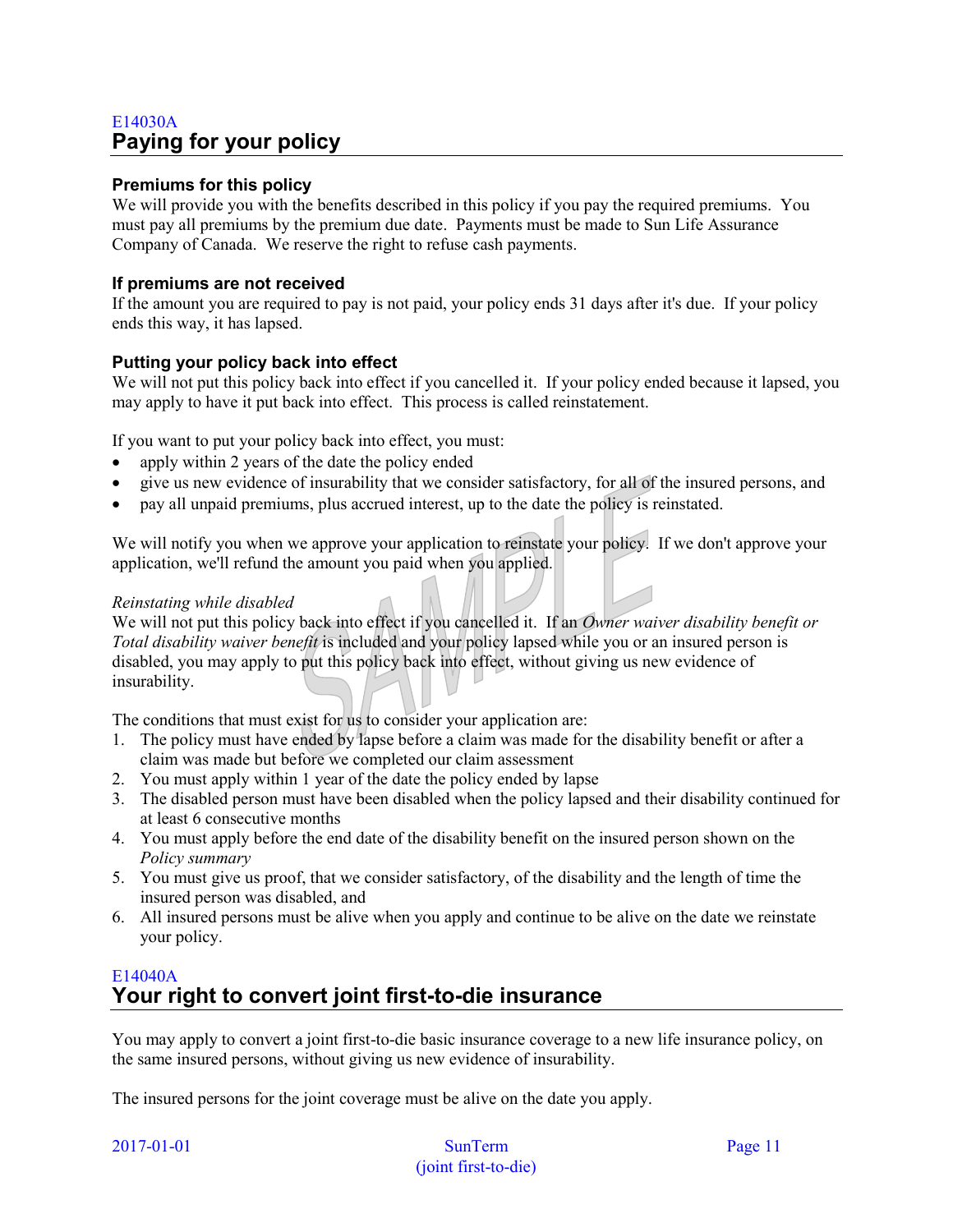#### **Converting to a term life insurance policy**

You may convert a joint coverage with a 10 or 15 year renewal period to a term life insurance policy or policies with a 20 or 30 year renewal period.

You must apply to convert before the earlier of the 5<sup>th</sup> policy anniversary nearest the date the coverage was put into effect, and the policy anniversary nearest:

- $\bullet$  the older insured person's 65<sup>th</sup> birthday if converting to a policy with a 20 year renewal period, or
- the older insured person's  $55<sup>th</sup>$  birthday if converting to a policy with a 30 year renewal period.

You may apply for one of the following, if available at the time you apply:

- one policy that insures the same insured persons. The new policy will have an insurance amount that is not greater than the insurance amount for the coverage being converted on the date the new application is signed, or
- separate term life insurance policies for each insured person. The combined insurance amounts for the new policies may not be greater than the insurance amount for the joint coverage being converted on the date the new applications are signed. Each new policy must have the same insurance amount and be applied for at the same time.

If you convert a coverage, it ends on the date the new policy takes effect.

#### **Converting to a permanent life insurance policy**

You may convert a joint coverage to a permanent life insurance policy or policies. You must apply on or before the last date to convert the coverage, shown on the *Policy summary*.

You may apply for one of the following, if available at the time you apply:

- one joint policy that insures the same insured persons as the joint coverage being converted. The new policy will have an insurance amount that is not greater than the insurance amount for the coverage being converted on the date the new application is signed, or
- separate life insurance policies on each of the insured persons. The combined insurance amounts for the new policies may not be greater than the insurance amount for the joint coverage being converted on the date the new applications are signed. Each new policy must have the same insurance amount and be applied for at the same time.

If you convert a coverage, it ends on the date the new policy takes effect.

#### **The new life insurance policy**

You may apply for any life insurance policy or policies we offer when you apply, subject to the terms and conditions of that policy and our administrative rules. Your application must be in a form acceptable to us. The new life insurance will:

- be determined based on the information about the insured persons in the application we received for the coverage being converted, and
- depend on our rules about the ages of the insured persons and the amount of insurance.

You may apply for optional benefits on the insured persons if they are included in this policy, continue to be in effect and we offer them. The amount of each benefit under the new policy or policies cannot be greater than the amount of that benefit in this policy. The terms and conditions of each benefit will be the terms and conditions we're offering at the time you convert the coverage.

If a *Total disability waiver benefit* is in effect for any insured person, a similar benefit may be included in the new policy if:

we offer a disability waiver benefit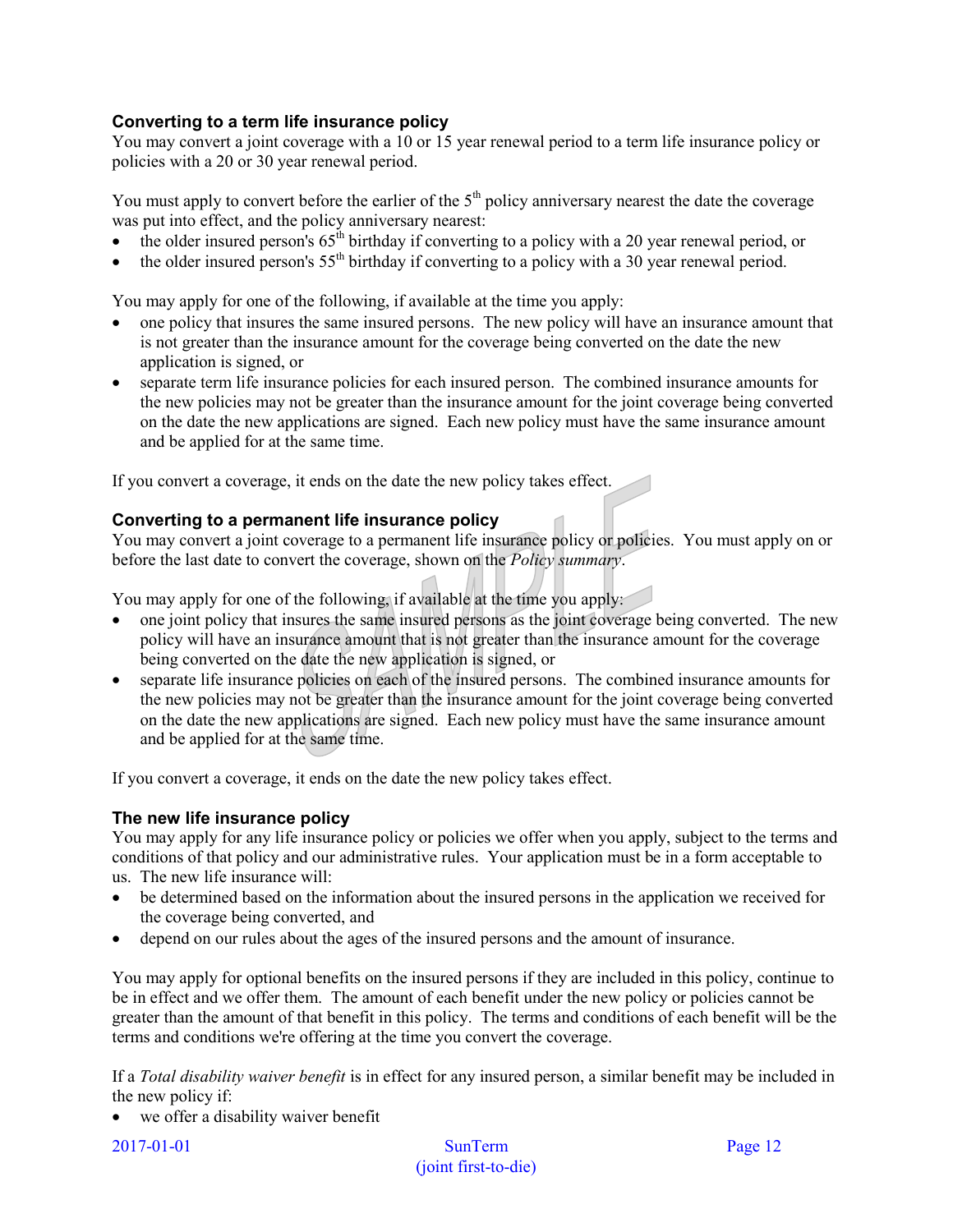- you request the benefit, and
- the insured person is not disabled.

If any insured person is totally disabled and we're waiving premiums for their coverage, you cannot convert while they are disabled. However, if one of them continues to be totally disabled, you may only convert the coverage to permanent life insurance on the last date to convert the coverage. If an insured person is totally disabled and:

- the conversion results in a joint life insurance policy, we waive the cost for the policy, or
- the conversion results in separate life insurance policies, we only waive the cost for the policy on the disabled person.

If you apply for more insurance than we offer for a conversion, we require new evidence of insurability that we consider satisfactory.

The maximum total annual premium we waive for an insured person is \$50,000 across all life insurance policies issued by us, or for which we have assumed responsibility, on that person.

#### **Paying for the new policy**

The cost for the new policy will be based on:

- the same evidence of insurability we used to determine the premiums for the coverage being converted
- the rates we charge for the new insurance on the date you apply, and
- the ages of the insured persons on the date you apply.

### E14045A **Applying for changes to your policy**

We determine the changes you may apply for and the terms and conditions of any new insurance you add to this policy.

You may apply to add basic insurance coverage and optional benefits for:

- an insured person in this policy, and
- a new insured person.

You may not apply for these changes if we are waiving premiums under this policy.

Your application must be in a form acceptable to us and satisfy our administrative rules on the date you apply. Any new insurance will depend on our rules about the age of the insured person and the amount of insurance.

When you apply, you must give us new evidence of insurability we consider satisfactory. We determine the risk classification for the new insurance. The amount you are required to pay for the new insurance will be based on the rates we charge on the date you apply.

If we approve your application, the new coverage will take effect on the next policy anniversary.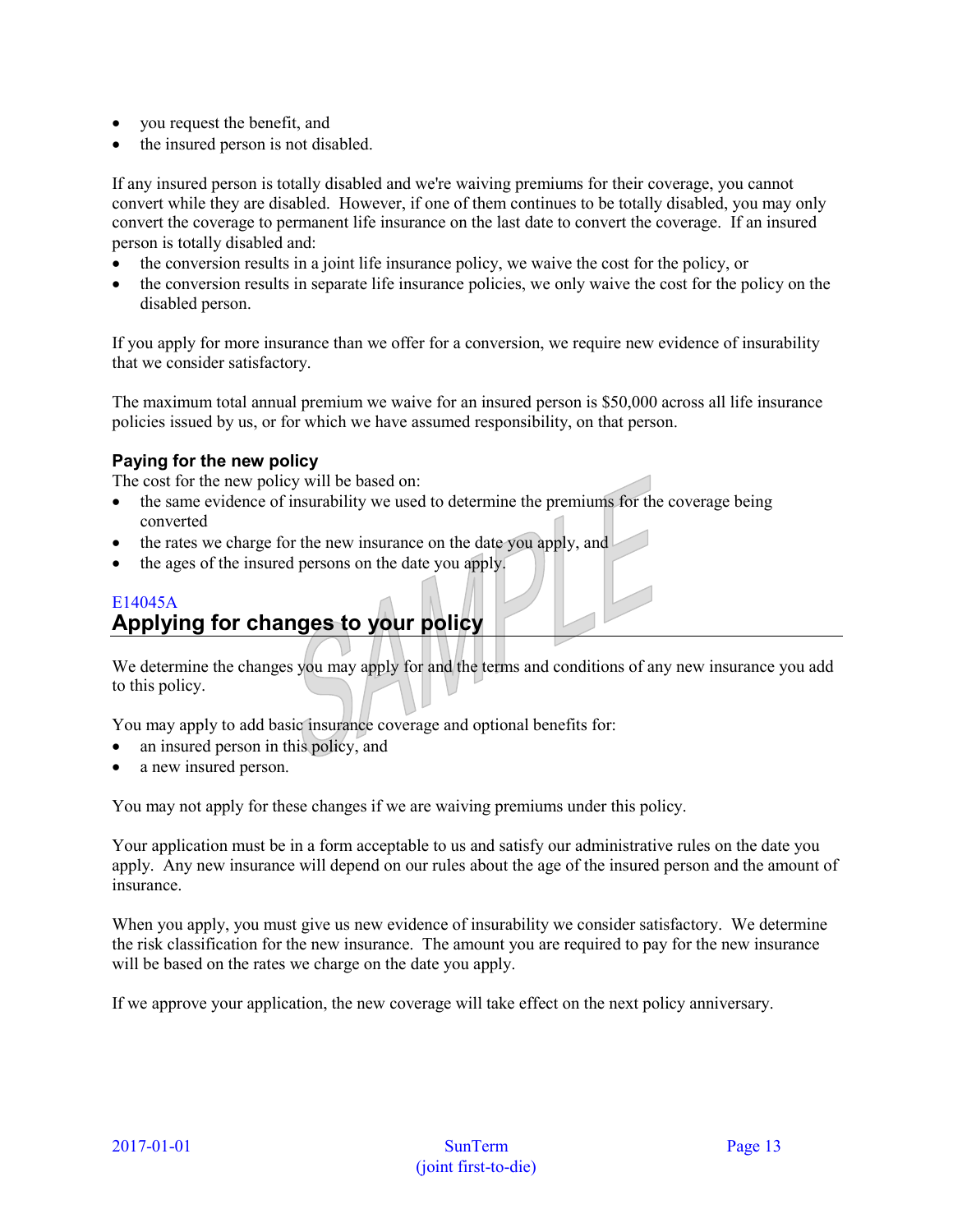### E14055A **Your right to cancel this policy**

You may cancel your policy at any time. Your decision to cancel your policy is your personal right. The cancellation is binding on you and any person entitled to make a claim under this policy, whether their entitlement is revocable or irrevocable.

All of our obligations and liabilities under this policy end immediately on the date we receive your request to cancel your policy or on any later date you indicate in your request.

To cancel your policy, send your request in writing to: Sun Life Assurance Company of Canada 227 King Street South PO Box 1601, Stn. Waterloo Waterloo ON Canada N2J 4C5

If you apply to cancel your policy within the first 10 days of receiving it from us, we will treat this as a rescission. This is described under the heading, *If you change your mind within 10 days.*

If you apply to cancel your policy after the  $10<sup>th</sup>$  day of receiving it from us, we'll refund any amount that was not required to pay premiums.

#### E14060A **When your policy ends**

The date each basic insurance coverage ends is shown on the *Policy summary.* If your policy hasn't ended for any of the reasons already described, it will end on the date no basic insurance coverages are in effect.

Benefits are not payable after the date your policy ends.

#### E14065A

### **Other information about your policy**

#### **Information about our contract with you**

Once your policy is in effect, the following documents make up our entire contract with you:

- your application for insurance, including any evidence of insurability, and
- this policy, including any amendments.

All of our obligations to you are contained in the documents described above. Any other document or oral statement does not form part of this contract. This policy or any part of this policy may not be amended or waived except by a written amendment signed by two authorized signing officers of the company.

#### **Time limit for recovery of insurance money**

Every action or proceeding against an insurer for the recovery of insurance money payable under the contract is absolutely barred unless commenced within the time set out in the Insurance Act or the provincial or territorial legislation that applies to this policy.

#### **Currency of this policy**

All amounts of money referred to in this policy are in Canadian dollars.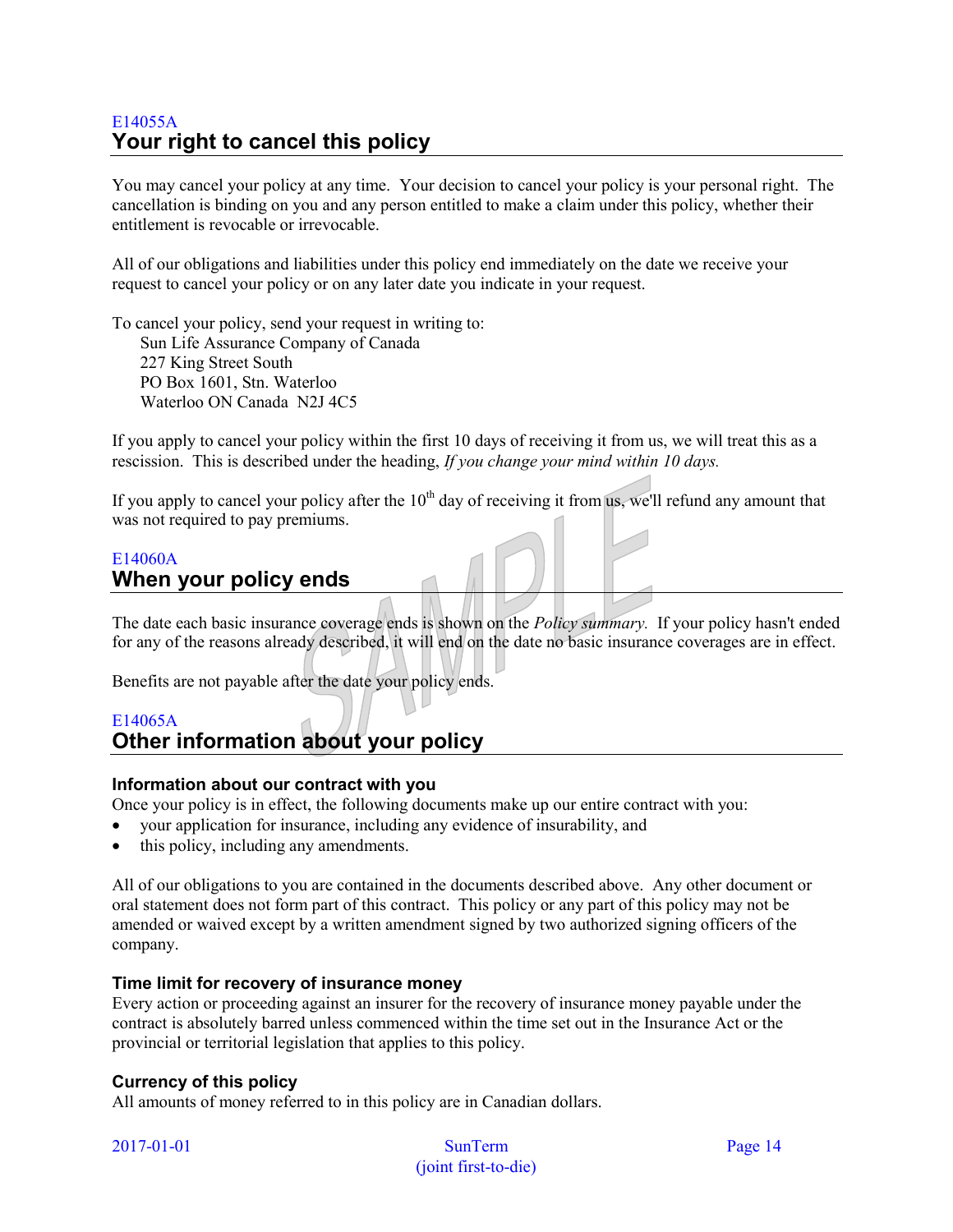#### **Transferring your policy (assignment)**

You may be able to transfer your rights under this policy to someone else by assigning the policy. We are not responsible for ensuring that the assignment of your policy is legally valid. If you transfer this policy, send a notice of the assignment to:

Sun Life Assurance Company of Canada 227 King Street South PO Box 1601, Stn. Waterloo Waterloo ON Canada N2J 4C5

#### **Non-recourse premium financing**

If you assign this policy at any time, either under a collateral assignment or absolute assignment, or grant a hypothec on it under a deed of hypothec for the purposes of non-recourse premium financing or another similar financing structure, we may void the policy. If we void the policy, all our obligations end effective on the date you assigned or granted a hypothec on it. No benefit is payable, and we have the right to keep all premiums paid.

Non-recourse premium financing is an arrangement where an entity enters into a lending agreement with a policy owner where the entity (lender) agrees to pay the premiums for the policy directly to the insurer. The policy owner collaterally assigns the policy to the lender or grants a hypothec on it as security for the loan. The loan agreement typically provides that the loan is repaid when the insured person dies. The arrangement is called non-recourse because the lender cannot sue the policy owner if the loan is not repaid.

#### E14070A **Insurance terms**

The following explanations describe insurance terms that may or may not apply to this policy.

#### **Age**

Age means a person's age on their birthday nearest to a particular date. This is known as age nearest. For example, a person's age at the policy date means their age on their birthday nearest to the policy date.

#### **Basic insurance**

The basic insurance we provide in this policy is called a coverage.

#### **Beneficiary**

The person or persons you name in writing to receive a death benefit.

#### **Contingent owner**

The person or persons you name in writing to take ownership of this policy if you die before the date this policy ends.

*What happens if no contingent owner is named when a policy owner dies?*

- If there is only one policy owner at the time of death, then the policy owner's estate becomes the new policy owner.
- If there are two or more policy owners at the time of death, then the deceased policy owner's estate along with the surviving policy owner(s) own the policy.

#### **Coverage**

Available coverages for this policy include:

• basic insurance on one insured person, and